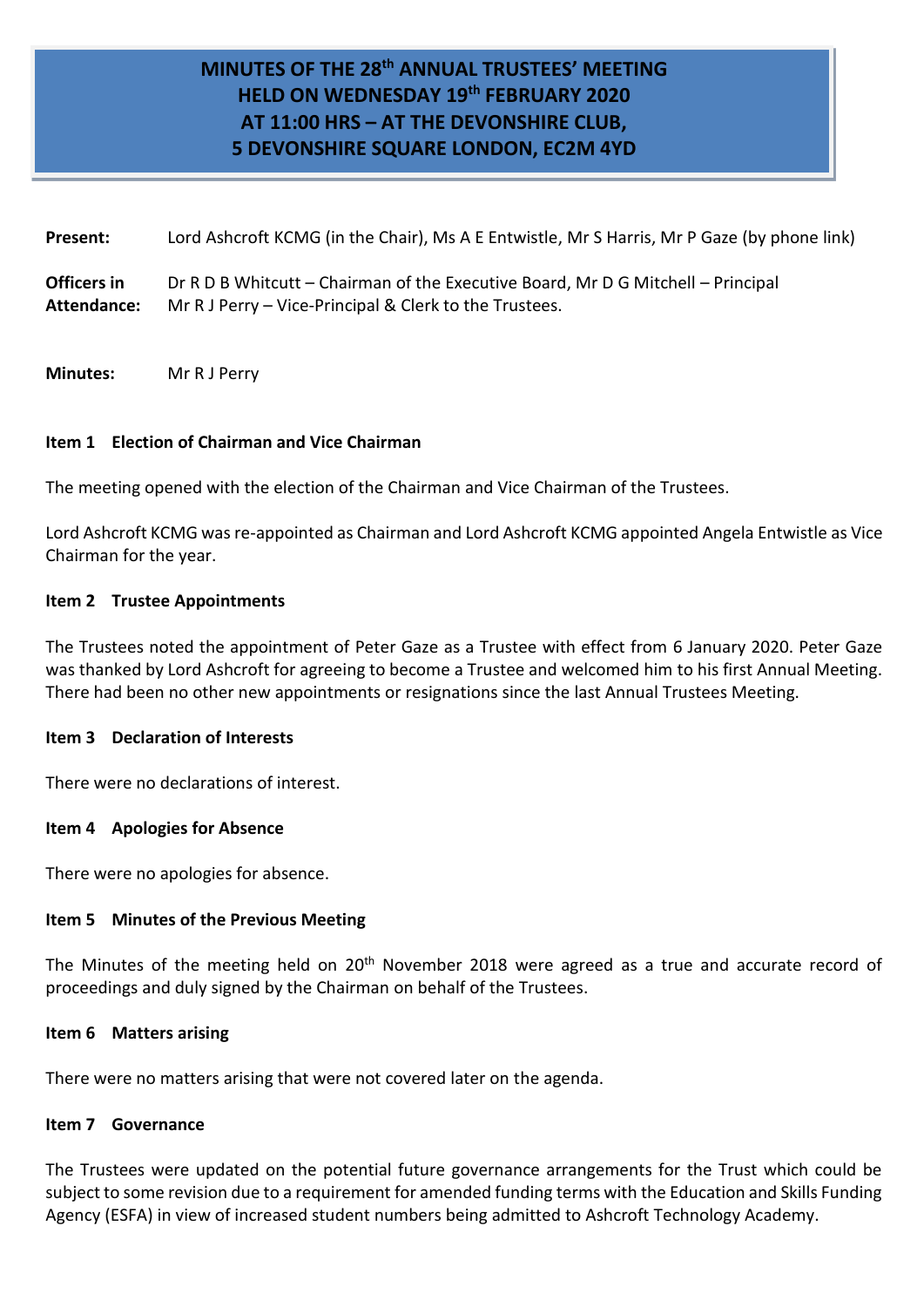The Trustees remained determined to retain the two-tier management structure that had worked very successfully since the first days of the Academy's predecessor school, ADT City Technology College, under any new revision to governing documents. The complement of the Executive Board with its more general oversight of day to day operation to that of the Trustees with their strategic overview and overall responsibility for the Trust works effectively, especially as two of the Trustees are members of the Executive Board.

# **Item 8 Report of the Chairman of the Executive Board**

Dr Whitcutt gave an overview of the constitution and meeting cycles of both the Executive Board and the Finance and Resources Committee (FRC). He explained that meetings worked well with items for members to fully contribute to both from parental and non-parental perspective.

He expressed some frustration at the Academy having received several anonymous complaints in the past year from parents via either the Local Authority (LA) or through Ofsted, where complainants had sought to go (potentially advised to be the LA) and effectively by-passing the procedures in place at the Academy. He added that this could in part be down to being the successful school the Academy is, coupled with its focus on high behavioural expectations and often seemed to have referencing of special needs. Trustees were reassured that the Academy remains extremely well run and stated their irritation at the approach taken by others in not following clear systems.

Dr Whitcutt further added that the LA had expressed a keenness for schools to adopt an offensive weapons protocol that had been initiated by the LA. The protocol incorporated a degree of flexibility in approach that could be taken by schools, which took account of personal circumstances in deciding whether or not to exclude a student found carrying such a weapon. This was counter to the Academy's approach where exclusion would always result in such a situation and the Trustees remained vehemently behind this stance.

Angela Entwistle wished to record the Trustees gratitude to Dr Whitcutt for the role he continues to carry out on behalf of the Trustees and appreciated that there is much work he undertook in doing this. She further added that his loyalty was fully appreciated and this was endorsed by the other Trustees.

### **Item 9 Report of the Principal**

Douglas Mitchell presented his report to the Trustees by firstly focussing on results and stating that the Academy was in the top 200 schools nationally in terms of progress made by students from the point of joining in Year 7 to their outcomes at GCSE. The Academy had been the highest performing co-educational state school for student success in gaining qualifications in all EBACC subjects, with only grammar and private schools achieving more highly, which was considered to be a superb achievement. This was also the case when looking at the results of those students deemed to be disadvantaged. Overall results had dipped a little from those achieved the prior year, but this had been fully expected based on data mapping their progress and performance. Results at sixth form level also remained strong and impressive.

Mr Mitchell added that the expectations on and behaviour of students remained excellent and exclusion rates were exceptionally low. The Inclusive Care and Support (ICAS) system worked extremely well and was headed up by an impressive and loyal member of staff. It remained the culture at the Academy that children who misbehave become isolated from others who do not wish to be associated with them, knowing that the Academy takes a hard line with such students and is consistent and unwavering in its approach to provide a well ordered and safe learning environment. He added that a government advisor had recently advocated that every school should have an isolation area for students not adhering to policy.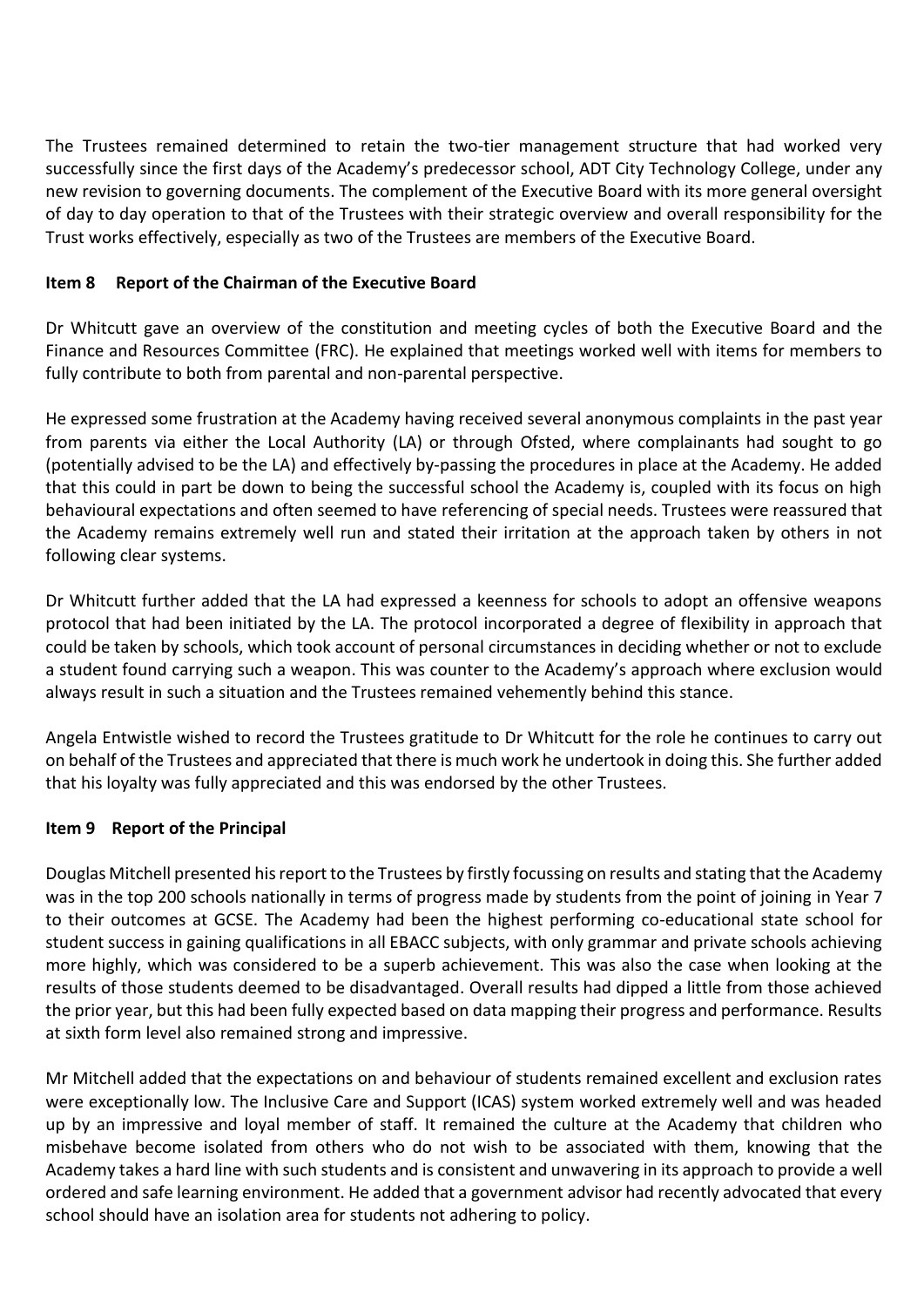Angela Entwistle and Peter Gaze had recently toured the Academy. They commented on the outstanding levels of behaviour and the work ethic along with the measures in place to underpin this. They further believed the ambience in place with the Academy gave a real feel for students wanting to learn.

Douglas Mitchell outlined the continued difficulties with recruitment in teaching. He cited the recent advertisement to appoint an Assistant Principal, which attracted some 22 applications, but only 4 were worthy of shortlisting for interview. In subjects such as Computer Science, Maths, Chemistry and Physics, applications are sparse and even subjects such as English are becoming far harder to recruit in. Dr Whitcutt added that recruitment into teacher training was currently poor and that PGCE training establishments were struggling to fill places. Kings College had 20 places available in Physics but could only fill 3 of these. The Academy provides an ideal calm and safe base for teachers to develop and train, but it is aware that larger Multi-Academy Trusts (MATs) are in a position to more readily cherry pick their staff and to offer higher pay and other allowances. He cited that the Academy previously operated its additional teaching allowance at £3,000 per annum which was dropped to £1,350 in 2008 and again cut to £1,000 in 2014.

Lord Ashcroft noted the comments made and asked Mr. Mitchell to look at what could reasonably be done within workable reserves to improve the recruitment and retention of teaching staff. This could be in the form of a blanket provision or more novel approaches within shortage subject areas top focus on retention where need be. Mr. Mitchell added that retention was not helped by virtue of the fact that teachers are trained incredibly well at the Academy.

### **Item 10 Report of the Vice-Principal**

Much of Richard Perry's detailed report to Trustees covered later items on the agenda, but he used the report to provide greater detail on these aspects.

In terms areas of greatest expenditure since the previous meeting (aside from staffing costs), work to complete health and safety upgrades to the auditorium, were concluded at a cost of £29,000, while the main Library and Learning Resource Centre was overhauled and given a modern upgrade that also complemented the need for additional resource provision for students at the extremes of the day, which cost £143,000 to provide. The facility still operates as a library, but is more akin to that you would find within a higher education setting.

The proposed refurbishment works to accommodate the additional student population appear to have stalled with the main contractor appointed to facilitate all secondary expansion projects in the Borough having proven to be too expensive. The Academy project, being the most straightforward and not requiring any new build would potentially still operate under a smaller works package, but while discussions continued this was now unlikely to be concluded for the summer of 2020. The project cost remained in the order of £550,000, to be funded almost entirely by the local authority as the expansion would assist Wandsworth's need to meet increased demand on secondary school places. The Academy would find it problematical to operate a second increase in student numbers without building works to support it. The increase in student numbers by 30 students per year over a five-year period, will increase capacity from 1,300 to 1,450 by September 2023 and will bring a much needed level of additional funding of over £750,000 by 2024 (as the increased funding follows retrospectively each year).

Much discussion again centred on the level of Academy funding and this becoming insufficient to operate all the elements which is felt make the Academy the success it is. There remain key components including the operation of a longer school day, the focus on mentoring staff to effectively operate the Inclusive Care and Support (ICAS) facility, the remote sports ground provision at Openview and offering the International Baccalaureate at Key Stage 5. Richard Perry continued to forecast a deficit annual funding outcome for the foreseeable future, but with the retention of a healthy level of reserves, the Trustees again outlined their desire for the Academy to continue full provision going forward.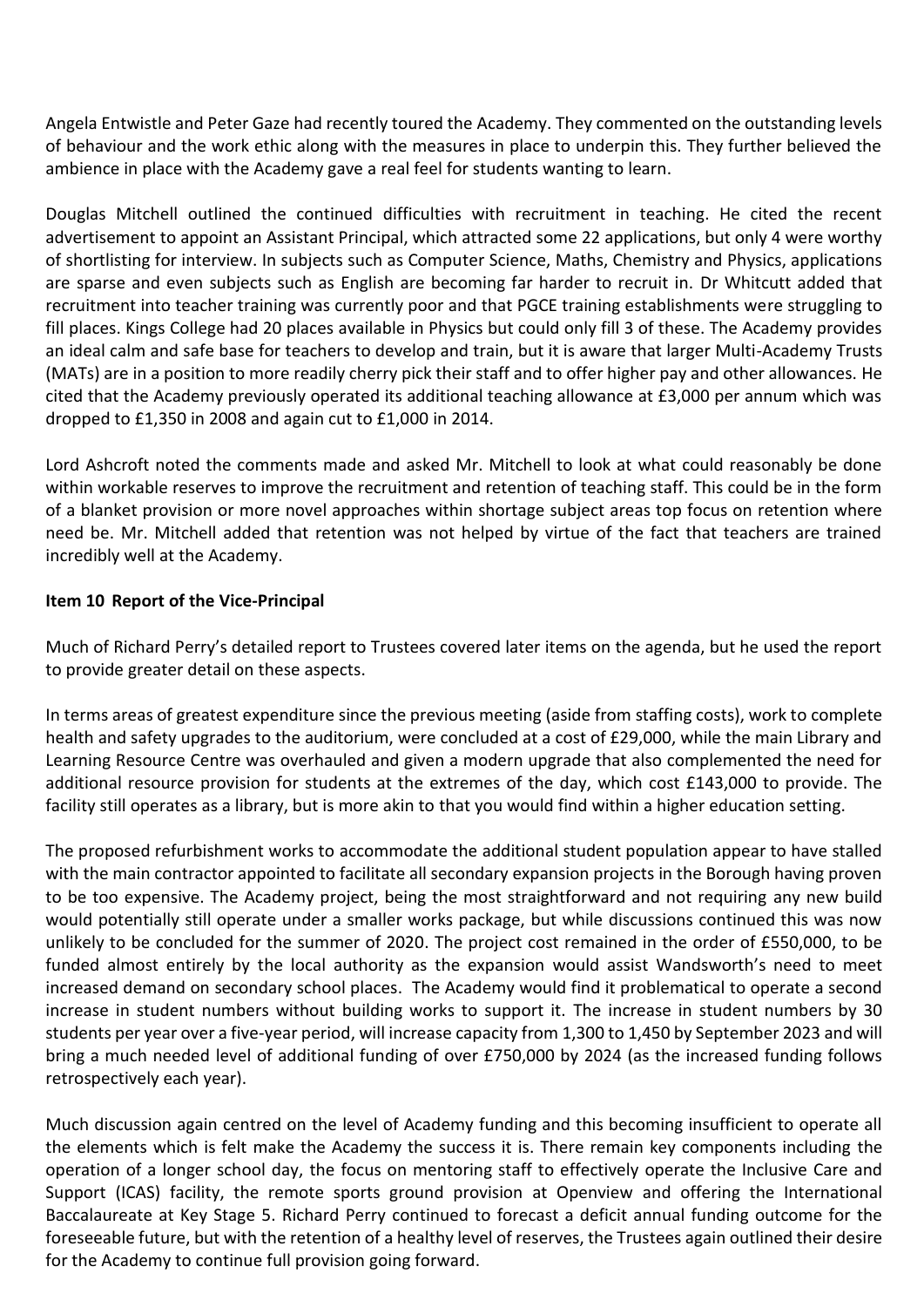Richard Perry advised that in 2011, the Academy had received £9.5m of revenue grants from the DfE and that some eight years later this had dropped to £8.6m, despite inflationary increases (including wage inflation) over that time of 24%. He did indicate that increased annual funding should hopefully start filtering through in the coming years aside from that in respect of the additional student numbers, but that this alone was unlikely to plug the forecast annual deficits into the future.

The trading company had performed well in 2019 continuing its sale of student uniforms and the letting of sports facilities, which enabled a gift-aided donation back to the main Academy of £112,500 and provide a further source of funds to help plug the funding gap.

Richard Perry updated Trustees on new changes within the Academies Financial Handbook which again put much focus on the area of internal scrutiny and the need to submit the Academy's internal audit report (Responsible Officer report) along with the annual accounts and audit management letter in future and for this report to adopt a focus on the main Academy risks in future. It also requires monthly accounts to be submitted to Trustees where this does not happen at present as well as a continued focus on related party transactions and the area of executive pay.

# **Item 11 Adoption of Annual Report and Financial Statements to 31st August 2018**

The accounts for the year to 31<sup>st</sup> August 2018 had been reviewed, formally adopted and signed off by Stewart Harris on behalf of the Trustees as well as Douglas Mitchell as the Academy's Accounting Officer. This item was included on the agenda as this set of accounts had not been previously signed off when the Trustees held their last Annual Meeting.

# **Item 12 Annual Report and Financial Statements to 31st August 2019**

As with the previous item, the Trustees also formally adopted the Annual Report and Financial Statements for the year to 31<sup>st</sup> August 2019. Richard Perry confirmed that the Trustees had previously approved the financial statements in December 2019 after he had provided a detailed summary of the key outcomes. They had been signed off by Stewart Harris on behalf of the Trustees as well as Douglas Mitchell as the Academy's Accounting Officer on 18th December 2019.

# **Item 13 Responsible Officer Report**

Stewart Harris continued to carry out the role of Responsible Officer (the internal audit function for the Trust). Stewart had attended the Academy on three separate occasions in this capacity as well as attending the Academy's FRC on four out of the five occasions the FRC met during the academic year in an observer capacity. The Trustees noted the report from the Responsible Officer and the range of checks associated with it and thanked him for continuing to fulfil this role.

# **Item 14 Review of Auditors**

The Academy continues to be pleased with the service, knowledge and understanding of its auditors Buzzacott who fulfil this role for a large number of academies. This presence in the market also helps in the provision of a range of benchmarking material through an extended Management Letter including a range of ratio comparisons. Buzzacott allocated a new partner to oversee our account the two years ago and this transition went well. The Audit Partner with responsibility for the Trust's accounts continues to make herself available for a discussion with the Responsible Officer prior to sign off of the financial statements.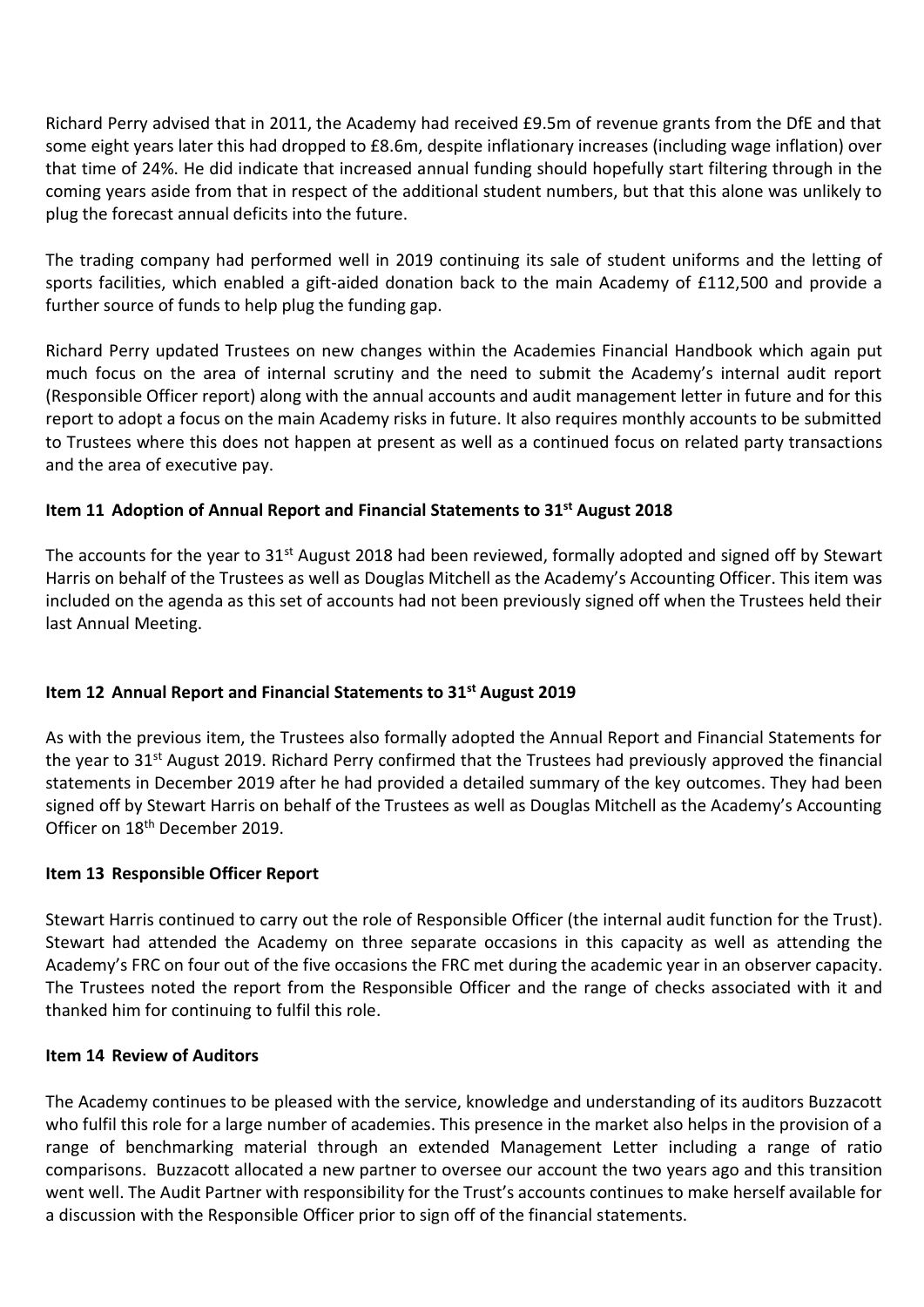### **Item 15 Trustee Approvals & Authorisations**

### **Annual Salary Reviews**

The Trustees noted the decisions made by the Remuneration Committee in establishing a ceiling of +1.0% above the estimated gross salary costs for the Academy for the 2019-2020 academic year for the FRC to work within when agreeing staff pay reviews for 2019-20 which required the endorsement of the FRC before implementation in line with the Staff Pay and Pensions Policy. The Remuneration Committee had separately review the performance and pay arrangements of both the Principal and the Vice-Principal as also stated within the above mentioned Policy.

As recommended at the previous Annual Meeting, it was agreed for the Staff Attendance Reward Scheme to continue at the Academy, but that a salary cap of £80,000 be placed on this provision. This was implemented for the end of the 2018/2019 academic year.

### **5-Year Budget Plan**

Richard Perry had produced a 5-year budget plan in place of the previously delivered 3-year version to provide a longer-term projection, although funding levels are difficult to assess with the changes in public sector funding and the fact that the government are not in a position to indicate funding levels beyond one year. The Academy has however been able to budget for the additional income the increase in student numbers will bring over the period and this has been factored in to the plan through until 2023/24. Trustees were reminded that the funding to support the additional 30 students per year came through retrospectively as funding levels were based on the previous year's autumn census returns.

Trustees noted that a deficit was forecast for each of the 5 years, which, if accurate, would reduce the current level of reserves brought forward by some 60% by the end of that period.

### **Risk Register Update**

Richard Perry had issued the current risk register to Trustees as part of the paperwork for the meeting. In line with previous years, this had been reviewed and updated prior to the meeting with suggested additions and some recommendations to risk score amendments. The register was split into a number of different categories and identified the controls in place to minimise each risk; the additional measures required to further reduce the risk and any action undertaken in respect of that risk since the previous review. Trustees noted the actions that had taken place since the previous meeting and were also in agreement with the two recommended inclusions to the register as well as in-year actions to existing risks where further action was required or on-going. Aside from the two new risks included on the register, the Trustees also agreed with the four suggested changes to the risk scores. The amendments to the register are listed below.

24. *New operational risk identified: - more litigious society threat to Academy –* This was a growing area of concern as stated earlier within the report of the Chair of the Executive Board. The Academy had experienced a very small but growing culture of people seeking to register complaints without doing so through the Academy and the LA could have been more helpful in this regard by simply redirecting individuals to use the Academy's Complaints Policy. The risk was given a likelihood score of 2 and an impact score of 2, providing an overall risk score of 4.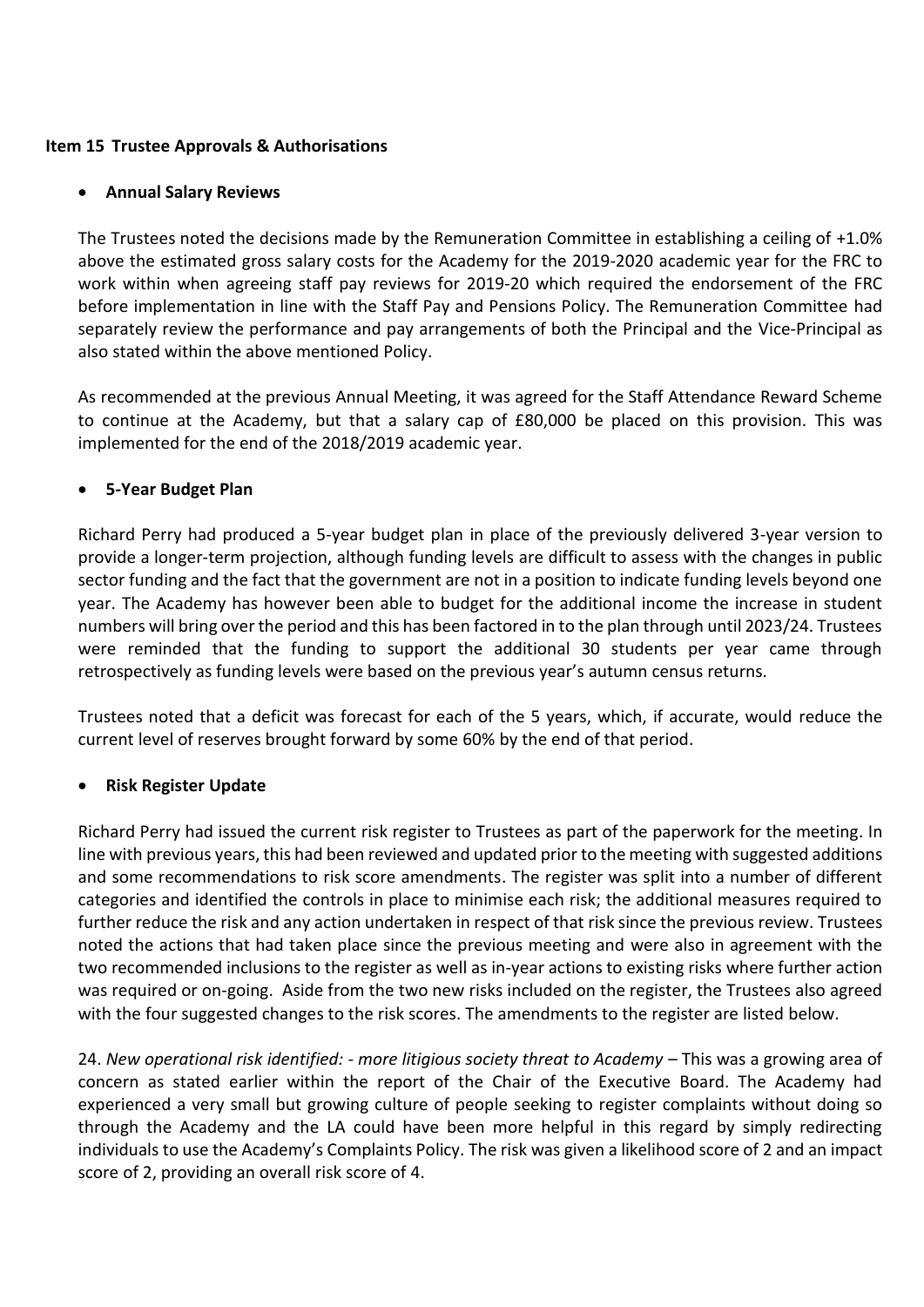32. *New operational & financial risk identified: - non-compliance with the Academies Financial Handbook –* This was added as in prior years, the Academy had its Annual Report and Financial Statements qualified for not declaring the relevant salary bandings for its highest paid employees, but also as the levels of financial scrutiny has increased in recent years with additional requirements placed on Academy Trusts and Trustees agreed this should be added to the risk register. The risk was given a likelihood score of 1 and an impact score of 2, providing an overall risk score of 2.

27. *Industrial action by staff* – likelihood decreased from 2 to 1, revising the total risk score downwards from 2 to 1. The revision was believed to be a more accurate reflection on the likelihood of this happening.

33. *Significant reduction in government grants* – impact reduced from 4 to 3, leaving the total risk score at 9. The view was that funding levels are likely to be a little improved in the coming years, although probably not to levels that will remove the forecast deficits.

35. *Changes in pensions legislation* – impact increased from 2 to 3, leaving the total risk score at 15. The Trustees noted the increased costs in running occupational pensions schemes and the more recent increase in employer contribution levels to the Teachers' Pension Scheme. The Foundation Pension Plan was also expensive to maintain in view of its relative small number of members.

41. *Successful appeals against non-admission* – likelihood increased from 2 to 3, but impact reduced from 2 to 1, leaving the total risk score at 3. The Trustees noted that the Independent Appeals Panels constituted to hear appeals against non-admission, had become increasingly fastidious and more prepared to award the offer of a place to an appellant despite the Academy having fairly applied its admission procedures and in the previous year, penalised the Academy's support of the Local Authority by offering 5 additional places on initial offer, knowing these would adjust to funded number levels prior to the start of the year. This had been an issue with a number of schools across a number of boroughs and had been operated by the Academy for several years.

Once again, there were no risks removed from the register.

# **Reserves and Investment Policies**

Taking account of the revised five-year budget estimates indicating that expenditure will outstrip income based on current projections and the Trustees wish for maintaining the current levels of service provision with the likelihood of future income levels from central government unlikely to alter this situation in the medium term, the Trustees reviewed existing policy and once again believed it was justified to keep to the same arrangements with the aim of maintaining unrestricted reserves at a level sufficient to at least cover 3 months' worth of Trust expenditure. Trustees noted that the level of such reserves continued above the threshold of this, but also noted that the combination of restricted general fund and unrestricted fund reserve levels had dropped by over £250,000 in 2018/19 and as such, restricted reserve levels will be likely to drop in the future once restricted fund reserves have been depleted. The estimate was that this would be the case within three years.

Investment returns continued to be poor at present. Despite this, the Trustees remained of the firm view that investment of surplus reserves should remain in secure fixed interest arrangements, regardless of the low returns.